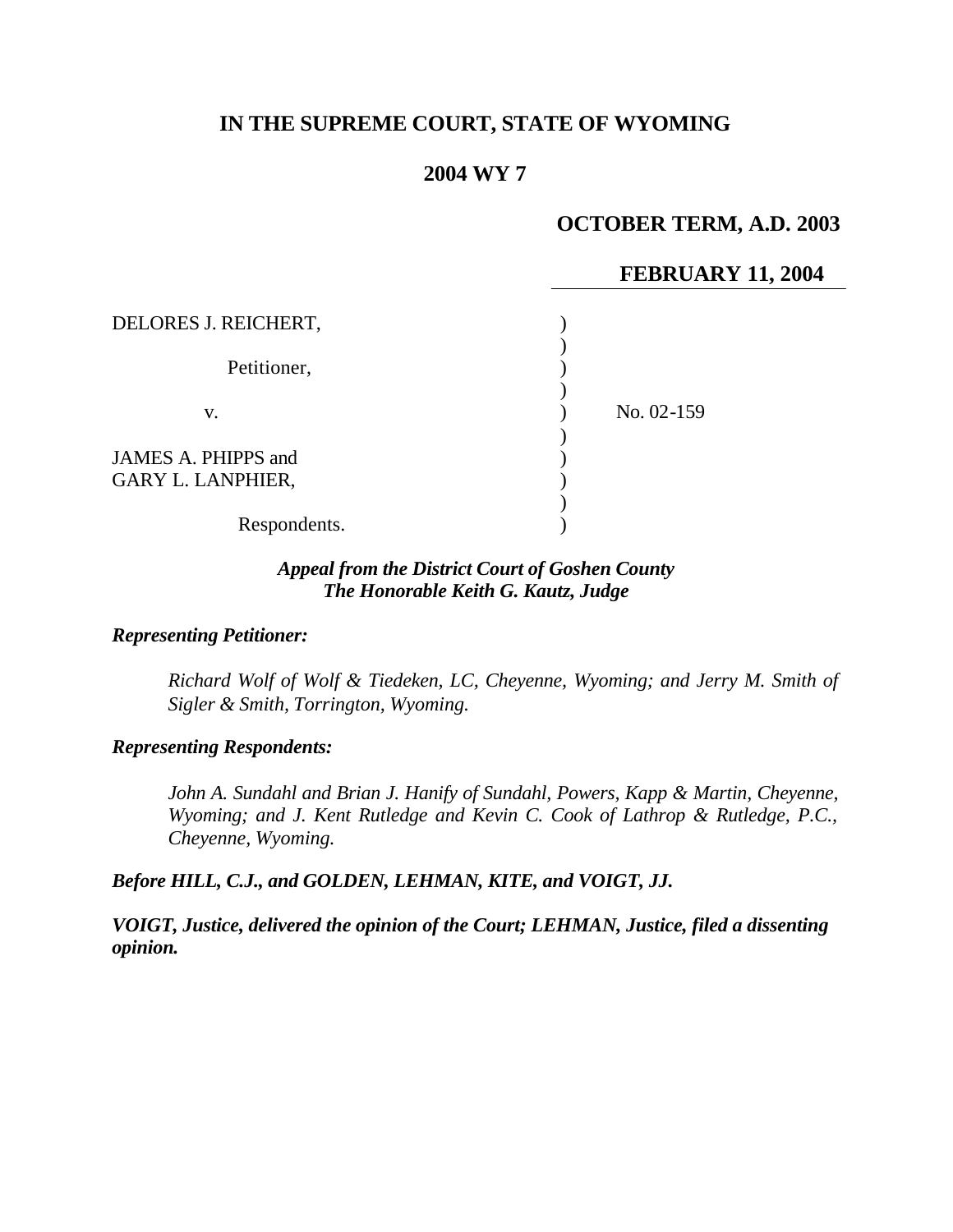### **VOIGT, Justice.**

l

[¶1] The petitioner, in a civil negligence action, has asked this Court to review the trial court's order prohibiting her from offering evidence at trial that the automobile collision at issue caused the fibromyalgia from which she suffers. Finding an abuse of discretion, we reverse.

#### *ISSUE*

[¶2] Did the trial court abuse its discretion in excluding expert testimony that the automobile collision caused, contributed to, or triggered fibromyalgia?

# *FACTS*

[¶3] On August 26, 1996, the petitioner, Delores J. Reichert, was injured in an automobile accident that she claims was caused by the respondents, James Phipps and Gary Lanphier. She has filed a civil action in the district court in Goshen County, wherein she seeks recovery from the respondents for her injuries. The petitioner has designated two of her treating physicians, Robin R. Ockey, M.D., and Robert Monger, M.D., to testify that she suffers from fibromyalgia (FM) and that the FM was caused by the automobile accident. FM is a chronic musculoskeletal pain syndrome more fully described as follows:

> FM is a syndrome of widespread pain, decreased pain threshold, and characteristic symptoms, including non-restorative sleep, fatigue, stiffness, mood disturbance, irritable bowel syndrome, headache, paresthesias, and other less common features. Widespread pain has generally been defined by the number of body regions involved . . . or by a pattern of pain complaint that involves both sides of the body, upper and lower body, and axial skeleton. Decreased pain threshold (tenderness) is indicated by the proportion of specific sites that elicit complaints of pain on palpation.

Frederick Wolfe, *The Fibromyalgia Syndrome: A Consensus Report on Fibromyalgia and Disability*, 23 Journal of Rheumatology 534, 534 (1996) (footnotes omitted).

[¶4] In response to the petitioner's designation of expert witnesses, the respondents filed a Motion in Limine to Exclude Fibromyalgia Causation Claims and Motion for Determination Under Rule  $56(d)$  of the Wyoming Rules of Civil Procedure.<sup>1</sup> The respondents do not contend that FM is not a recognized syndrome nor do they suggest that the petitioner does not suffer from FM. Rather, their position is that there is insufficient scientific knowledge to

<sup>&</sup>lt;sup>1</sup> The purpose of a motion in limine is to obtain the court's pretrial ruling on the admissibility of evidence. W.R.C.P. 56(d) goes beyond that purpose to include the court's pretrial ruling on what facts are, and are not, in controversy.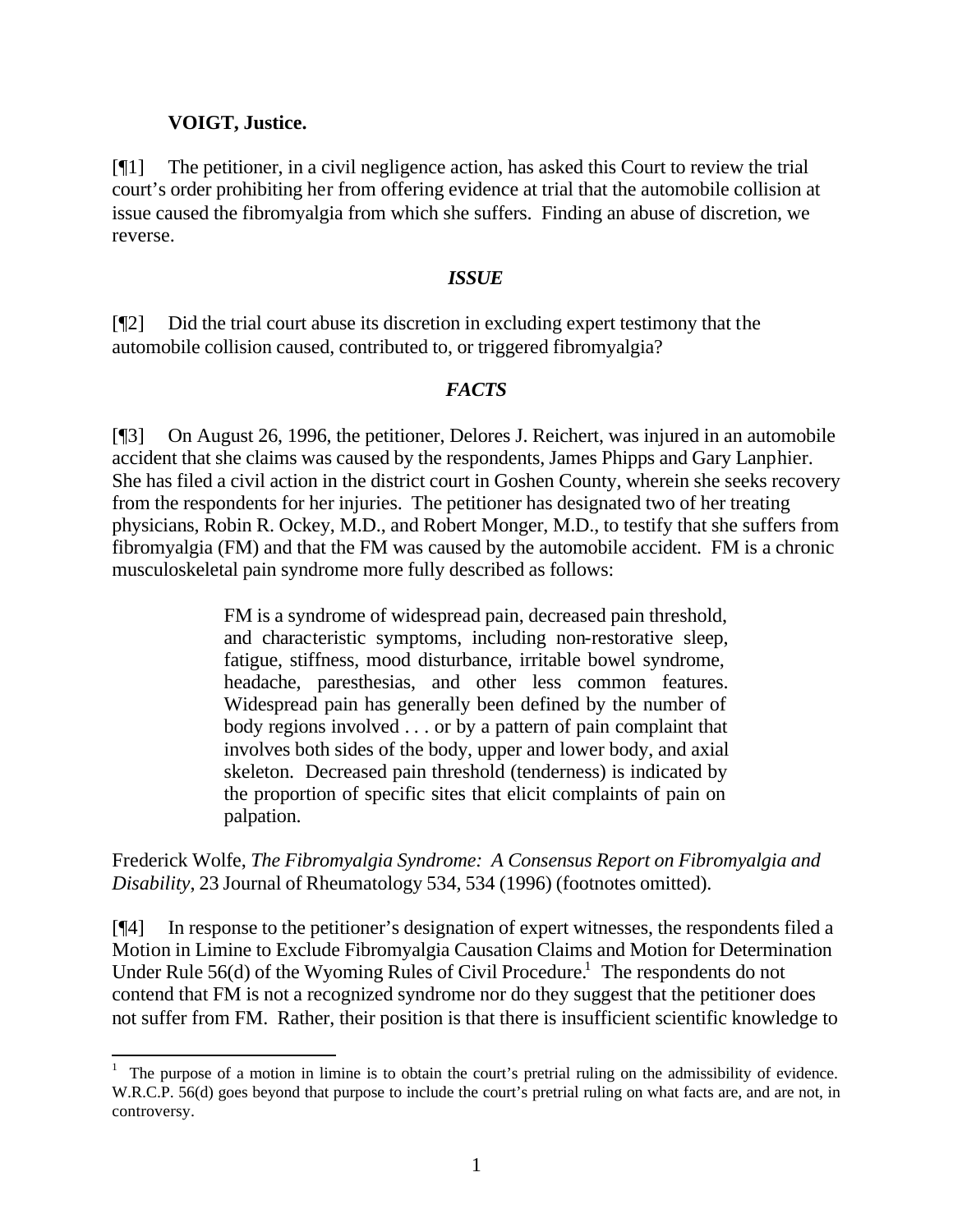support the theory that FM can be caused by physical trauma. The trial court agreed with the respondents and granted their motion. In August 2002, we granted the petitioner's Petition for Writ of Review as to that question.

### *STANDARD OF REVIEW*

[¶5] Trial court rulings on the admissibility of evidence are reviewed for an abuse of discretion. *Clark v. Gale,* 966 P.2d 431, 435 (Wyo. 1998). The ultimate issue is whether the trial court reasonably could have concluded as it did or whether it exceeded the bounds of reason under the circumstances. *Id.* (*quoting Hilterbrand v. State*, 930 P.2d 1248, 1250 (Wyo. 1997)). This standard applies to a trial court's exclusion of expert testimony. *Chapman v. State,* 2001 WY 25, ¶ 8, 18 P.3d 1164, 1169 (Wyo. 2001); *Bunting v. Jamieson,*  984 P.2d 467, 470 (Wyo. 1999).

[¶6] Expert testimony is admissible if it meets the requirements of W.R.E. 702:

If scientific, technical, or other specialized knowledge will assist the trier of fact to understand the evidence or to determine a fact in issue, a witness qualified as an expert by knowledge, skill, experience, training, or education, may testify thereto in the form of an opinion or otherwise.

[¶7] The United States Supreme Court has described a "gatekeeper" function for the trial court under Rule 702, whereby the reliability of proferred expert testimony is tested. *Kumho Tire Co., Ltd. v. Carmichael,* 526 U.S. 137, 141, 119 S.Ct. 1167, 143 L.Ed.2d 238 (1999); *Daubert v. Merrell Dow Pharmaceuticals, Inc.,* 509 U.S. 579, 592-93, 113 S.Ct. 2786, 125 L.Ed.2d 469 (1993), *cert. denied*, 516 U.S. 869 (1995). In *Bunting*, we adopted the *Daubert* analysis and made clear that it applies to the "opinions of a treating physician based on medical knowledge within the physician's specific area of expertise." *Bunting*, 984 P.2d at 471.

> The primary goal of *Daubert's* gatekeeping requirement "is to ensure the reliability and relevancy of expert testimony. It is to make certain that an expert, whether basing testimony upon professional studies or personal experience, employs in the courtroom the same level of intellectual rigor that characterizes the practice of an expert in the relevant field."

*Id.* (*quoting Black v. Food Lion, Inc.,* 171 F.3d 308, 311 (5th Cir. 1999)).

[¶8] In *Bunting*, we adopted *Daubert's* two-part test: first, the trial court is to determine whether the methodology or technique used by the expert is reliable, and second, the trial court must determine whether the proposed testimony "fits" the particular case. *Bunting*, 984 P.2d at 471. We also noted with approval the non-exclusive criteria that have been utilized to guide trial courts in making that first determination: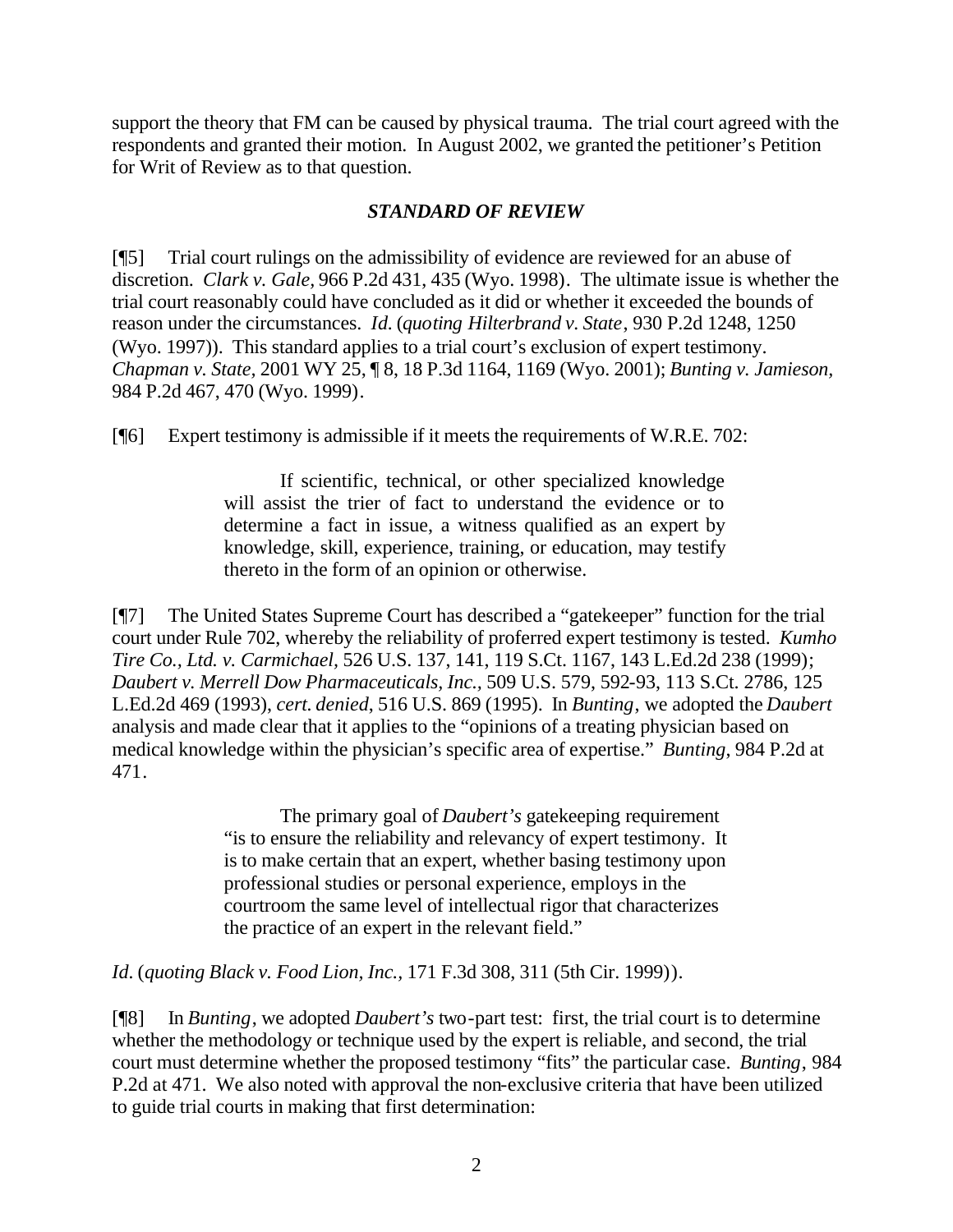1) whether the theory or technique in question can be and has been tested; 2) whether it has been subjected to peer review and publication; 3) its known or potential rate of error along with the existence and maintenance of standards controlling the technique's operation; . . . 4) the degree of acceptance within the relevant scientific community[;] . . . [5)] the extensive experience and specialized expertise of the expert $[$ ; $] \ldots [6]$ whether the expert is proposing to testify about matters growing naturally and directly out of research [he has] conducted independent of the litigation; and [7)] the non-judicial uses to which the method has been put[.]

*Id.* at 472. As to the second part of *Daubert's* two-part test—whether the expert testimony "fits" the particular facts of the case—we concluded in *Bunting* that this is a question of relevance that incorporates the concept of "helpfulness" found in W.R.E. 702. In other words, "'the expert's opinion must relate to an issue that is actually in dispute and must provide "a valid scientific connection to the pertinent inquiry."'" *Bunting*, 984 P.2d at 472 (*quoting Graham v. Playtex Products, Inc.,* 993 F.Supp. 127, 130 (N.D.N.Y. 1998) and Margaret A. Berger, *Procedural Paradigms for Applying the Daubert Test*, 78 Minn. L. Rev. 1345, 1351 (1994)).

[¶9] Finally, we also recognized in *Bunting*, 984 P.2d at 471-73, three inter-related considerations that should be kept in mind by a trial court when performing the *Daubert*  gatekeeping function. First, the trial court may consider one or more of the criteria mentioned in *Daubert*, but those factors may not all be helpful in every case, so the test must remain flexible enough to give the trial court broad latitude in determining reliability. Second, expert testimony must be based upon reliable methodology, but it need not be so persuasive as to meet the proponent's burden of proof on an issue. "Shaky" but admissible evidence can be tested through traditional means, such as cross-examination, contrary evidence, and careful jury instruction. And third, a trial court's exclusion of evidence as unreliable is potentially inconsistent with the jury's duty to evaluate witness credibility and to assign evidentiary weight. To avoid usurping the jury's role, the trial court should limit its assessment to the soundness of the scientific principles and the propriety of the methodology and should not concern itself with the scientific validity of the conclusions offered by the expert.

#### *DISCUSSION*

[¶10] We begin this discussion with a reminder of what it is this Court is deciding. We are not deciding whether trauma can cause FM, or even whether, as a general proposition, there is sufficient scientific foundation for the theory to allow juries to decide the issue as a question of fact. Rather, under an abuse of discretion standard, we are reviewing a district court's determination concerning a particular motion in limine. For that reason, cases from other jurisdictions that have considered FM as an element of damages are informative, but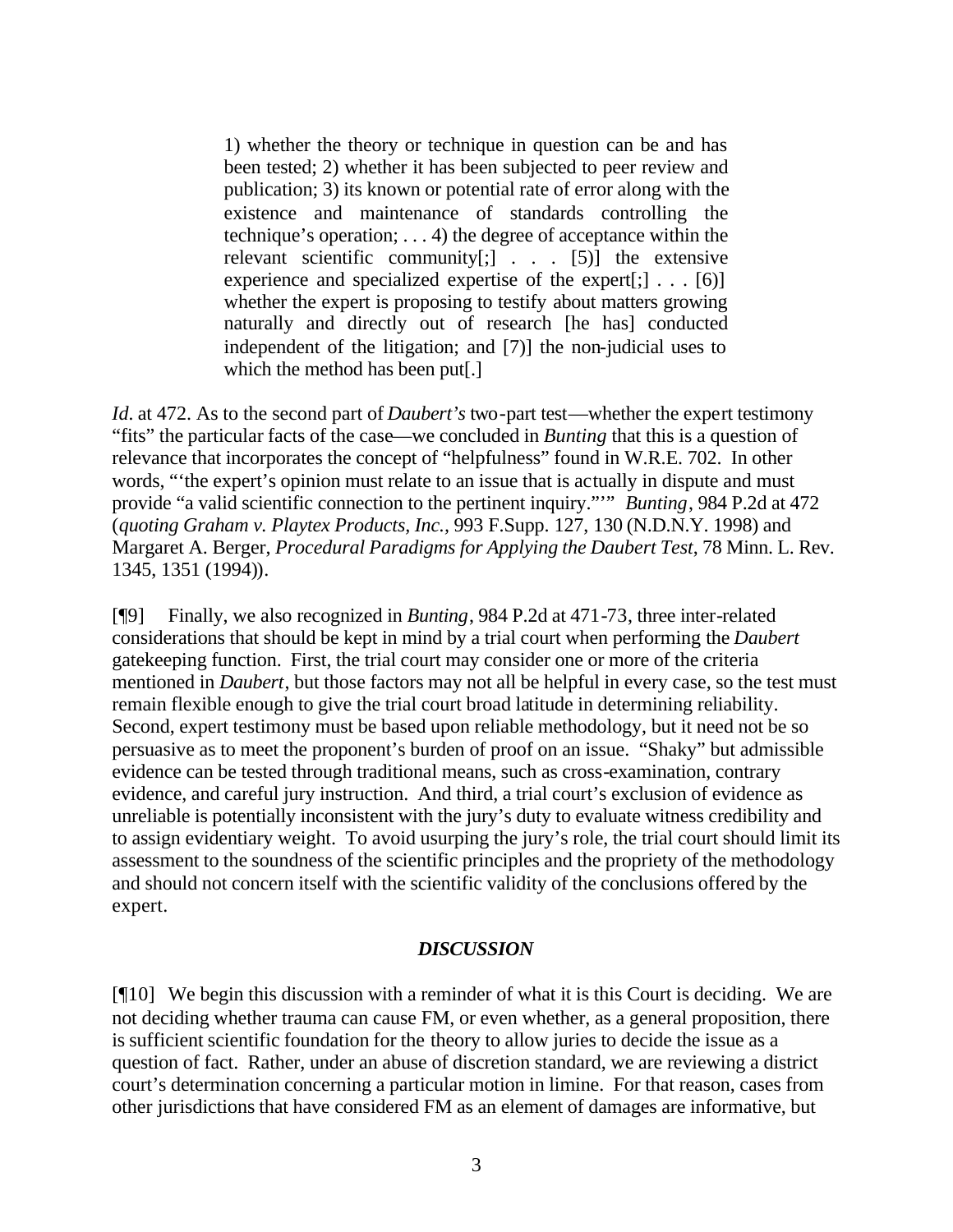are not of great precedential value because different materials were available at the motion hearings in those cases.<sup>2</sup> The question before us is limited to whether this particular trial court, given the evidence and arguments at the time, reasonably could have concluded as it did. The United States Court of Appeals for the Tenth Circuit has described the narrowness of such review as follows:

> [W]e note that the scope of our review is quite narrow: we may reverse the district court's ruling only if we conclude that it abused its discretion in applying *Daubert* to exclude opinions of the Hollanders' experts. Because the district court has discretion to consider a variety of factors is [*sic.*] assessing reliability under *Daubert*, and because, in light of that discretion, there is not an extensive body of appellate case law defining the criteria for assessing scientific reliability, we are limited to determining whether the district court's application of the *Daubert* [*sic.*] manifests a clear error of judgment or exceeds the bounds of permissible choice in the circumstances. *See McEwen* [*v. City of Norman, Okla.*,] 926 F.2d [1539,] 1553-54 [(10th Cir.1991)] (discussing appellate review for an abuse of discretion). Thus, when coupled with this deferential standard of review, *Daubert's* effort to safeguard the reliability of science in the courtroom may produce a counter-intuitive effect: different courts relying on . . . essentially the same science may

<sup>2</sup> The following published FM cases were cited to the trial court: *Walker v. American Home Shield Long Term Disability Plan,* 180 F.3d 1065 (9th Cir. 1999) (admissibility of testimony as to causal link between trauma and FM not an issue; issue whether plaintiff disabled as a result of FM); *Black,* 171 F.3d 308 (abuse of discretion to allow board certified physician to testify that a slip-and-fall caused FM); *Licciardi v. TIG Ins. Group,* 140 F.3d 357 (1st Cir. 1998) (admissibility of testimony as to causal link between trauma and FM not an issue; issue is expert testimony beyond designation); *Lang v. Long-Term Disability Plan of Sponsor Applied Remote Technology, Inc.,* 125 F.3d 794 (9th Cir. 1997) (admissibility of testimony as to causal link between trauma and FM not an issue; issue whether plaintiff's depression was FM-related); *Minner v. American Mortg. & Guar. Co.,* 791 A.2d 826 (Del.Super. 2000) (temporal relationship insufficient to establish causal link between a building's condition and FM); *Hughes v. Scottsdale Ins. Co.,* 793 So.2d 537 (La.App. 2001) (admissibility of testimony as to causal link between trauma and FM not an issue; issue whether evidence sufficient to prove accident caused FM); *Young v. Hickory Business Furniture,* 353 N.C. 227, 538 S.E.2d 912 (2000) (maxim *post hoc, ergo propter hoc*—after this, therefore because of this—insufficient to establish causal link between trauma and FM). The following unpublished cases were also cited to the trial court: *Byrum v. Superior Court, Los Angeles County*, 2002 WL 243565 (Cal.App. 2002) (testimony as to causal link between trauma and FM not subject to state's non-*Daubert* reliability standard because not based on new or novel scientific theory or device); *Hultberg v. Wal-Mart Stores, Inc.,* 1999 WL 244030 (E.D.La. 1999) (testimony that slip-and-fall caused FM unreliable); *Shepler v. Love,* 2001 WL 1104811 (Ohio App. 2001) (admissibility of testimony as to causal link between trauma and FM not an issue); *Jones v. Conrad,* 2001 WL 1001083 (Ohio App. 2001) (treating physician's testimony that trauma caused FM inadmissible because not scientifically reliable). In her appellate briefing, the petitioner has also cited *Alder v. Bayer Corp., AGFA Div.,*  2002 UT 115, 61 P.3d 1068 (Utah 2002) (expert testimony as to FM causation not rendered inadmissible by conflict among experts, so long as the testifying expert's methodology, such as differential diagnosis, is a standard practice).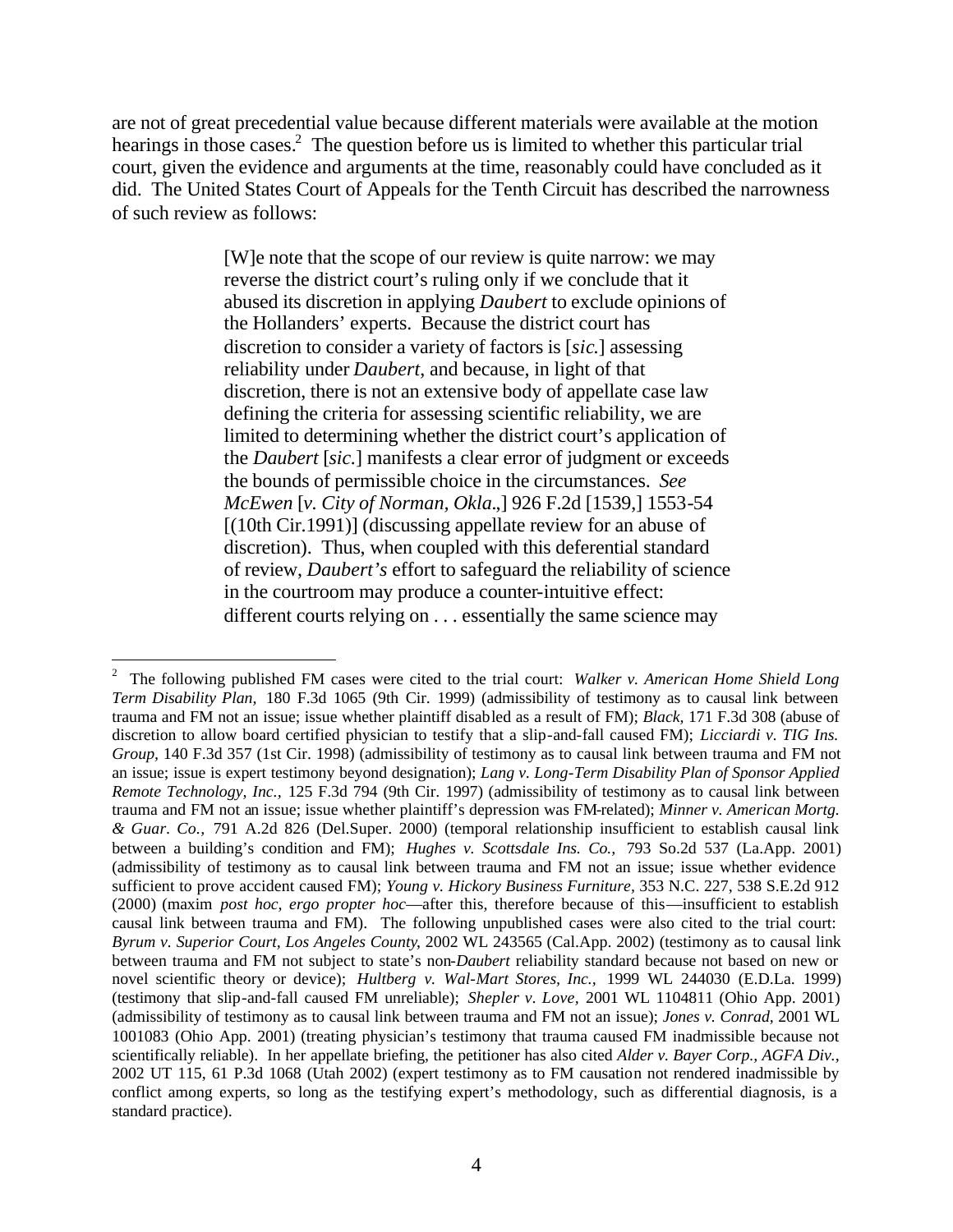reach different results. *See generally Federal Judicial Center, Reference Manual on Scientific Evidence* 27 (2d ed.2000) (observing that, in light of the abuse of discretion standard of review for *Daubert* determinations of reliability, "in theory judges are free to select different procedures and apply different factors to a particular expert or type of expertise than their colleagues do in the same district or circuit" and that "[a]s a consequence, similar cases could be resolved differently on the basis of inconsistent determinations about admissibility"); *see also Brasher* [*v. Sandoz Pharmaceuticals Corp.*], 160 F.Supp.2d [1291] at 1298 n.17 [(N.D. Ala.2001)] (observing that the Eighth Circuit's decision in *Glastetter* [*v. Novartis Pharmaceuticals Corp.*], 252 F.3d [986] at 989-92 [(8th Cir.2001)], affirming the exclusion of Parlodel evidence as unreliable "does not necessarily [establish] that an inconsistent holding by this court would constitute an abuse of discretion").

*Hollander v. Sandoz Pharmaceuticals Corp.,* 289 F.3d 1193, 1206-07 (10th Cir.), *cert. denied*, 537 U.S. 1088 (2002).

[¶11] The parties supplied the trial court with voluminous materials to assist it in ruling on the motion.<sup>3</sup> Based on those materials, the respondents presented to the trial court a detailed argument as to why the proposed testimony of Drs. Monger and Ockey was inadmissible under *Daubert* scrutiny. Their essential points can be summarized as follows:

1. Dr. Monger's diagnosis was based on the petitioner's self-reporting, and Dr. Monger at first ruled out FM because petitioner's symptoms were not consistent with FM.

 $3\,$  In addition to the petitioner's medical records and the depositions of Drs. Ockey and Monger, the following items were provided to the trial court, for some of which full source information is not reflected in the record: Dan Buskila, M.D. and Lily Neumann, PhD., *Musculoskeletal Injury as a Trigger for Fibromyalgia/PostTraumatic Fibromyalgia* 104 (Israel 2000); Wolfe, *supra,* 23 Journal of Rheumatology 534; *Fibromyalgia Syndrome,* Arthritis Foundation (undated pamphlet); Dan Buskila, Lily Neumann, Genady Vaisberg, Daphna Alkalay, Frederick Wolfe, *Increased Rates of Fibromyalgia Following Cervical Spine Injury,* 40 Arthritis & Rheumatism 446 (1997); Leslie A. Aaron, Laurence A. Bradley, Graciela S. Alarcón, Mireya Triana-Alexander, Ronald W. Alexander, Michelle Y. Martin, Kristin R. Alberts, *Perceived Physical and Emotional Trauma as Precipitating Events in Fibromyalgia,* 40 Arthritis & Rheumatism 453 (1997); Kevin P. White, Simon Carette, Manfred Harth, Robert W. Teasell, *Trauma and Fibromyalgia: Is There an Association and What Does It Mean,* 29 Seminars in Arthritis & Rheumatism 200 (2000); Don L. Goldenberg, M.D., *Clinical Manifestations and Diagnosis of Fibromyalgia,* 9 Up to Date (2000); Don L. Goldenberg, M.D., *Differential Diagnosis of Fibromyalgia,* 9 Up to Date (2000); Don L. Goldenberg, M.D., *Pathogenesis and Treatment of Fibromyalgia,* 9 Up to Date (2001); Don L. Goldenberg, *Patient Information: Fibromyalgia,*  9 Up to Date (2000); Robert M. Bennett, *The Fibromyalgia Syndrome,* Textbook of Rheumatology 511 (5th ed.); *Criteria for the Classification of Fibromyalgia,* Primer on Rheumatic Diseases 457, adapted from F. Wolfe, HA Smythe, MB Yunus, et al., American College of Rheumatology (1990); Bruce Freundlich and Lawrence Leventhal, *The Fibromyalgia Syndrome,* Primer on Rheumatic Diseases 124, Arthritis Foundation; Muhammad B. Yunus, Robert M. Bennett, Thomas J. Romano, I. Jon Russell, et al., *Fibromyalgia Consensus Report: Additional Comments,* 3 Journal of Clinical Rheumatology 324 (1997).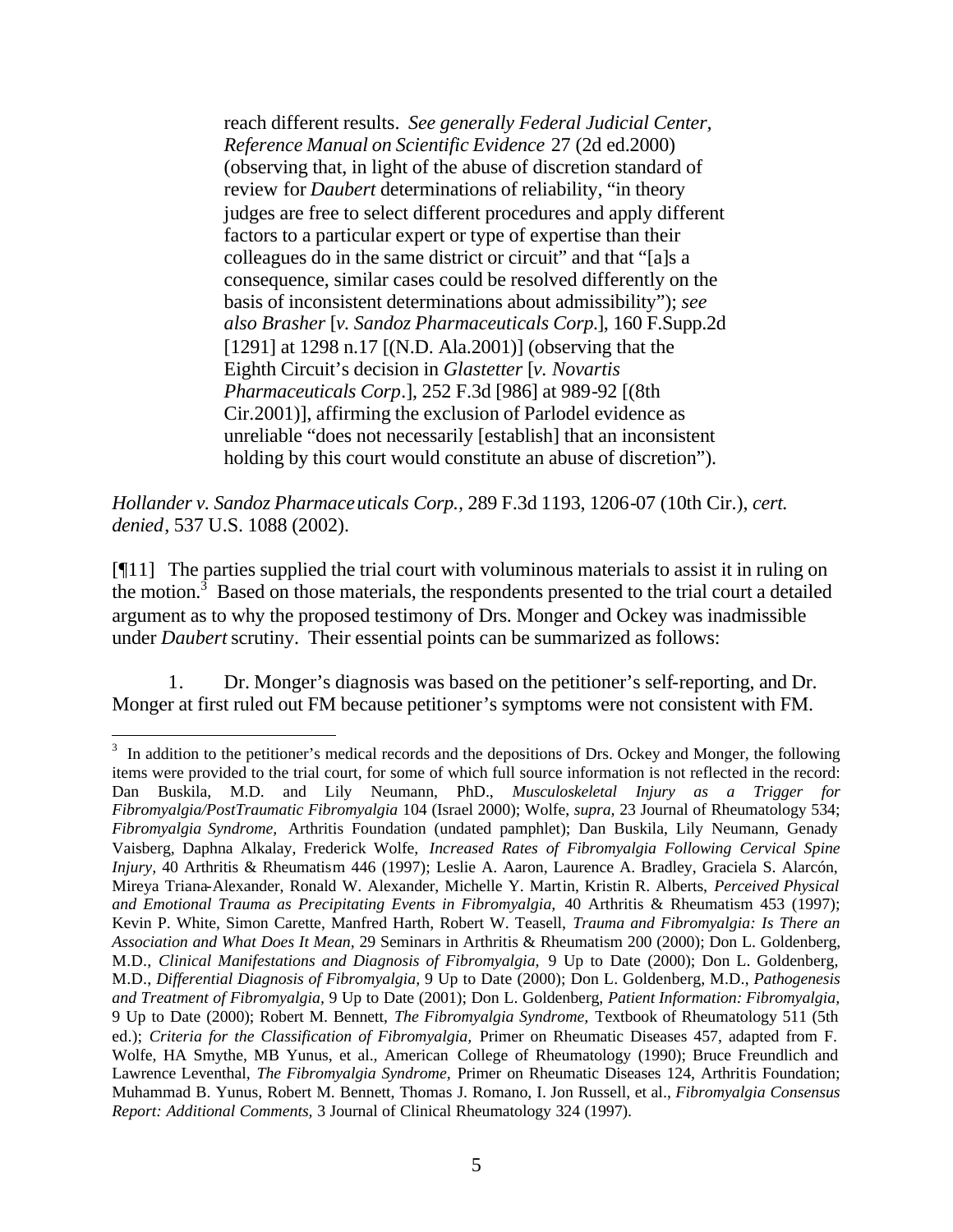2. Dr. Monger admitted that there is no evidence that a single event causes FM, but that many physical and emotional stressors may be involved.

3. Dr. Monger admitted that the etiology and pathogenesis of FM are unknown to science, and that there are no controlled studies that link FM to trauma.<sup>4</sup>

4. Dr. Monger has no specialized training, has taken no specialized classes, has authored no articles, and has participated in no studies or research involving FM. Neither has he even read the seminal "Consensus Report" on FM.

5. When asked if he was "aware of any specific scientific standards for determining whether causation exists in the medical literature," Dr. Monger replied:

> No. It's a very controversial syndrome. And I believe the problem rests primarily in that there's no objective test for fibromyalgia. The diagnosis rests on patient's self-reported symptoms. There's no blood test, there's no x-ray, there's no anything else. So it's controversial. Because you have to rely on the patient to tell you how they're doing, if they hurt, what caused their symptoms and so forth.

6. Dr. Ockey's diagnosis was also based exclusively on the petitioner's selfreporting.

7. Dr. Ockey has never participated in any research studies concerning FM and he has not read the "Consensus Report."

8. Dr. Ockey admitted that neither the cause nor the pathogenesis of FM is known in medicine.

9. Dr. Ockey admitted that he has no internal studies or monitoring to keep track of FM patients.

10. The medical literature evidences the lack of a scientific foundation for the theory that trauma may cause FM. For example:

a. Dan Buskila, M.D. and Lily Neumann, PhD., *Musculosekletal Injury as a Trigger for Fibromyalgia/PostTraumatic Fibromyalgia*, 104, 105 (Israel 2000):

<sup>4</sup> "Etiology" refers to the cause and origin of a disease. "Pathogenesis" refers to the origination and development of a disease. Webster's Third New International Dictionary of the English Language Unabridged 782, 1655 (1993).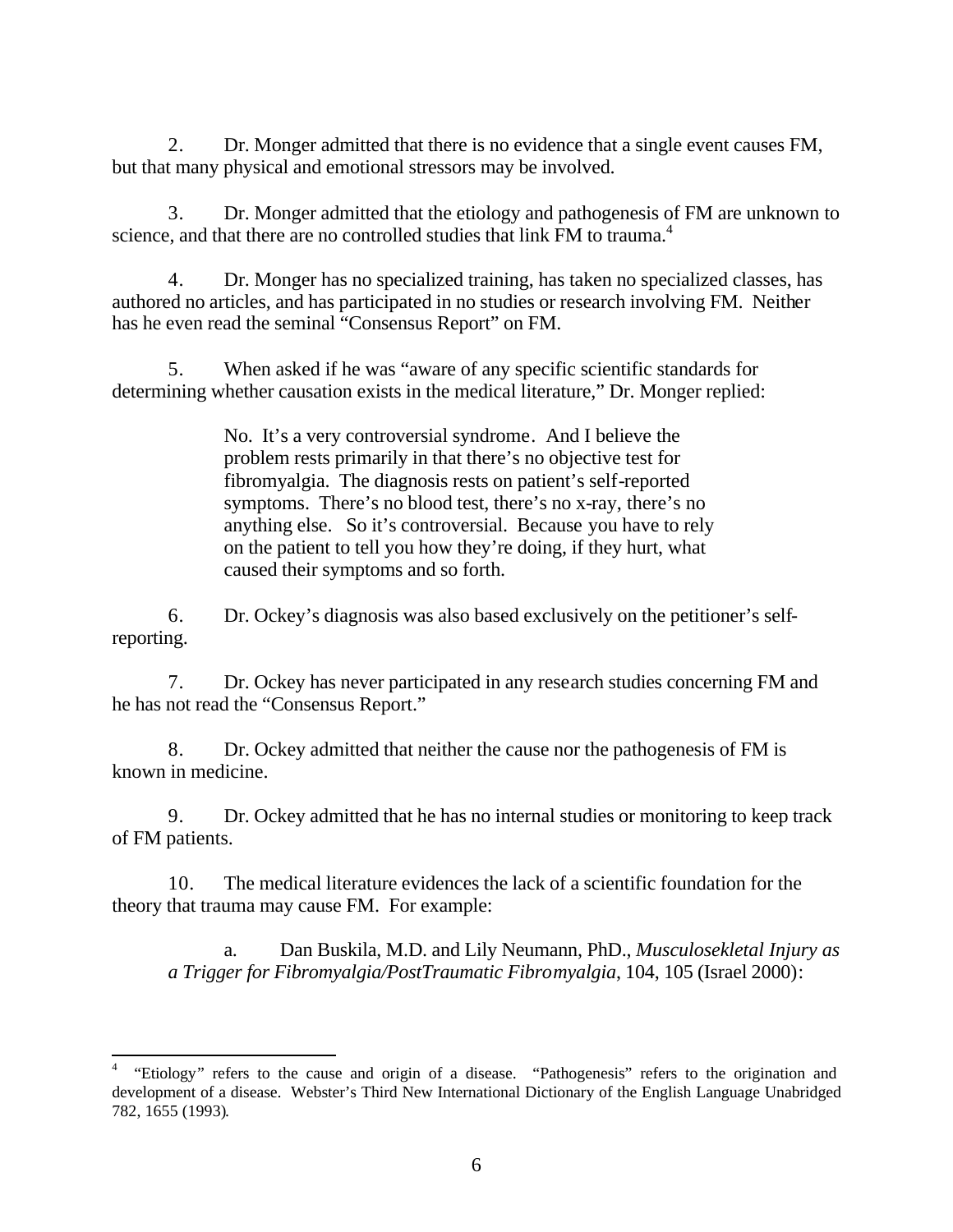A traumatic incident has been suggested as a possible etiologic factor relating to the onset of FM. Overall data from the literature are insufficient to indicate whether causal relationships exist between trauma and FM. The absence of evidence, however, does not mean that causality does not exist; rather, it posits that appropriate studies have not been performed.

b. Dan Buskila, Lily Neumann, Genady Vaisberg, Daphna Alkalay, Frederick Wolfe, *Increased Rates of Fibromyalgia Following Cervical Spine Injury,*  40 Arthritis & Rheumatism 446 (1997) (footnotes omitted):

Fibromyalgia syndrome (FMS) is a chronic, painful musculoskeletal disorder of unknown etiology. A growing body of epidemiologic evidence has shown it to be relatively common, occurring in up to 2% of the general population. Despite extensive research, the etiology and pathophysiology of FMS are still unclear. Disturbances in stage 4 sleep, hormonal and infectious factors, and stressful conditions have been suggested as possible progenitors. Although equivocal, some evidence has suggested that biomechanical disturbances in the cervical spine may play a role in the pathogenesis of FMS. Evidence that trauma can cause FMS comes from a few case series or case reports and is insufficient to establish causal relationships.

c. Wolfe, *supra,* 23 Journal of Rheumatology at 534 (footnotes omitted):

FM in the setting of work disability or compensation has been the subject of a number of reports. While the association between work disability or compensation and FM is well established, data regarding causality are largely absent. The clinical dilemma, whether an injury or workplace stress caused the patient's FM, a retrodictive (or It Did) causal proposition can rarely be determined to be certainly true or certainly false. Evidence that trauma can cause FM, a potential (or It Can) causal proposition, comes from a few case series or case reports and is insufficient to establish causal relationships. That trauma might cause FM sometimes, a predictive (or It Will) causal proposition, can only be addressed by epidemiological studies that measure the risk of potential exposures on the development of FM. Epidemiologic studies of trauma and FM needed to address potential or predictive causality are currently not available.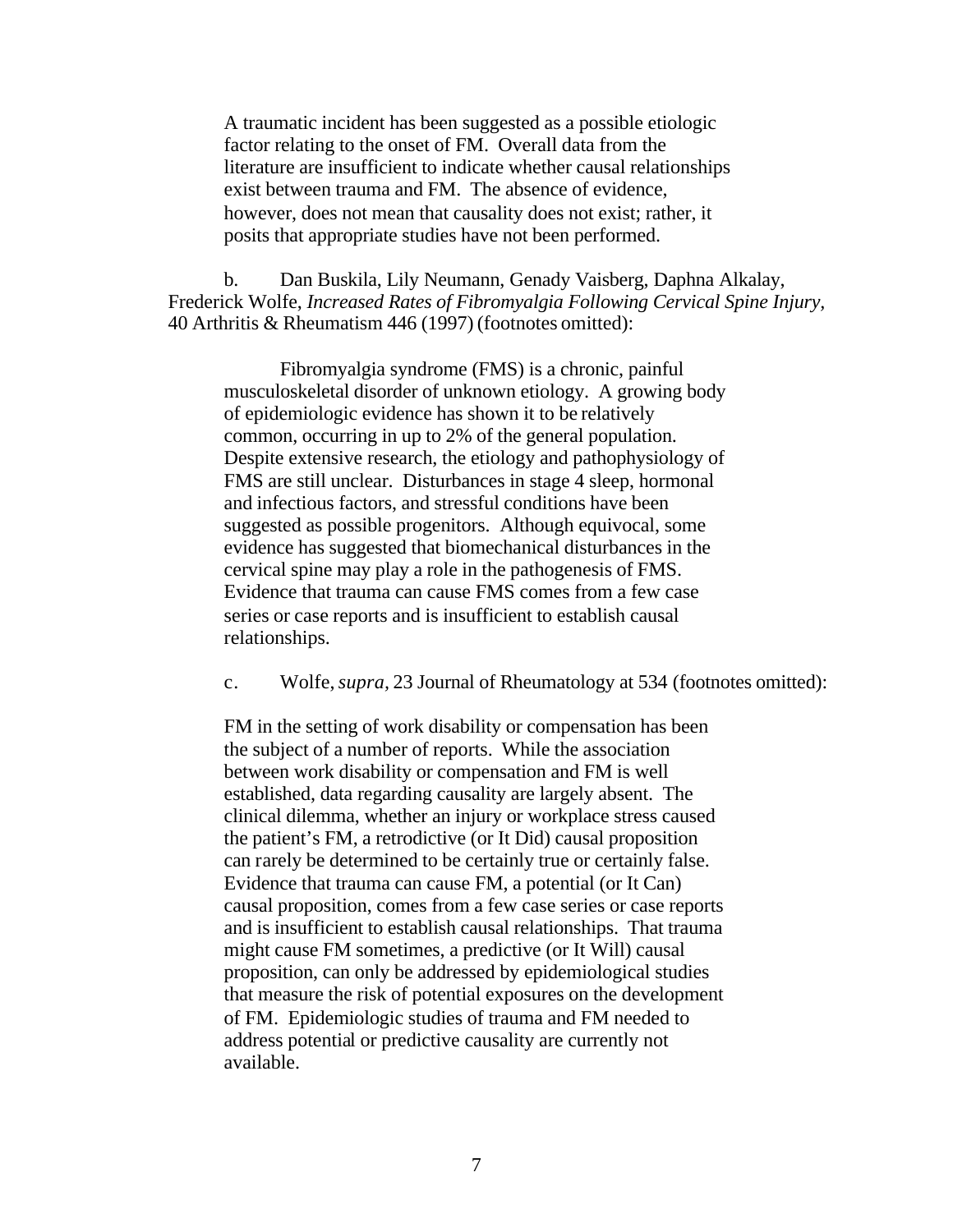11. No leading case with precedential value has ruled admissible expert testimony to the effect that trauma causes FM. *See Black,* 171 F.3d 308.

[¶12] In their appellate briefing, the respondents have reiterated the foregoing arguments and they have chronicled the trial court's painstaking application of the *Daubert* principles in rendering its decision. In addition, the respondents have referenced the deposition of their designated expert, John Rice, M.D., a Duke University Medical Center associate professor who has specialized in the study of FM, who participated in the conference resulting in the "Consensus Report," and who is of the opinion that the petitioner's FM symptoms were not caused by the automobile accident. Finally, the respondents have pointed out what they consider to be a major flaw in the opinions of the petitioner's experts: for the "differential diagnosis" methodology utilized by Drs. Ockey and Monger to be reliable, one must be able not only to "rule out" other causes, but to "rule in" the alleged cause:

> [W]e conclude that the district court did not abuse its discretion. In many of the decisions in which a differential diagnosis has been deemed reliable, the party relying on the diagnosis has offered independently reliable evidence that the allegedly dangerous drug or substance had harmful effects. *See, e.g., Zuchowicz v. United States,* 140 F.3d 381, 385-87 (2d Cir.1998) (affirming admission of differential diagnosis based in part on scientific articles regarding the effects of a drug); *Kennedy v. Collagen Corp.,* 161 F.3d 1226, 1228-30 (9th Cir.1998) (holding that the district court abused its discretion in excluding expert opinion based on differential diagnosis when the diagnosis was supported by scientific and clinical studies regarding the connection between collagen and autoimmune disorders). That is not the case here. In order to "rule in" Parlodel as a scientifically plausible cause of Ms. Hollander's stroke, the Hollanders' experts would need to present reliable evidence that the drug can cause strokes, and for the reasons we have discussed, the district court did not abuse its discretion in concluding that the experts did not do so. *See Glastetter* [*v. Novartis Pharmaceuticals Corp.,* 252 F.3d 986] at 989 [8th Cir.2001)] (affirming the district court's exclusion of a differential diagnosis); *cf. Siharath* [*v. Sandoz Pharmaceuticals Corp.,*] 131 F.Supp. [1347] at 1362-63 [(N.D. Ga.2001)] ("[A] fundamental assumption underlying this method is that the final, suspected 'cause' remaining after this process of elimination must actually be capable of causing the injury. That is, the expert must 'rule in' the other suspected cause as well as 'rule out' other possible causes. And, of course, expert opinion on this issue of general causation must be derived from scientifically valid methodology.")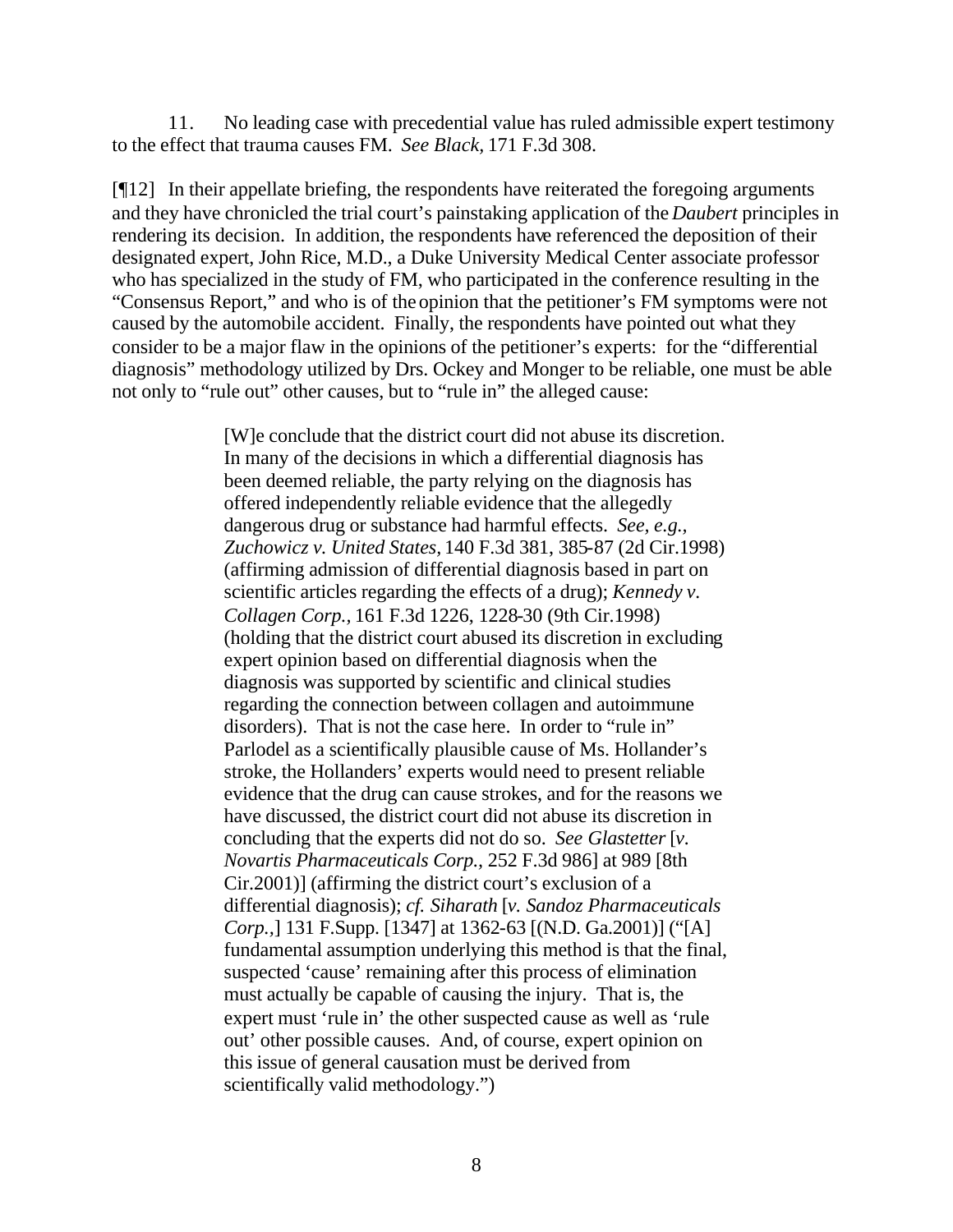*Hollander,* 289 F.3d at 1210-11. In other words, a physician cannot, by ruling out other causes, conclude that an automobile accident caused a patient's FM, where there is no scientific basis for the conclusion that physical trauma can cause FM.

[¶13] The materials presented by the petitioner in opposition to the respondents' motion are included in the listings in footnotes 2 and 3 hereinabove. Based on those materials, the petitioner countered the respondents' position with a detailed argument as to why Drs. Monger and Ockey should be allowed to testify. The main points of that argument can be summarized as follows:

1. Dr. Monger is a board-certified rheumatologist, which is the area of expertise in which FM is treated, and he has treated the petitioner for years.

2. Dr. Monger made a complete differential diagnosis of the petitioner's FM symptoms and ruled out all causes other than physical trauma from the automobile accident.

3. In reaching his conclusion that the automobile accident had caused the petitioner's FM, Dr. Monger considered her pre- and post-accident medical history, as well as case reports of other persons "who develop fibromyalgia after trauma such as a motor vehicle accident."

4. Although Dr. Ockey is not a rheumatologist, there is considerable "overlap" between the chronic pain portion of rheumatology and his specialty, which is physical medicine and rehabilitation.

5. Eighty to ninety percent of Dr. Ockey's practice deals with chronic pain, and he sees a significant number of patients suffering from FM.

6. After a complete differential diagnosis of the petitioner's FM symptoms, Dr. Ockey diagnosed their cause as being physical trauma from the automobile accident. That diagnosis was based on the petitioner's reporting, his experience over the years, and medical literature.

7. Recent medical literature contains support for the theory that physical trauma can cause FM. For example:

a. *Fibromyalgia Syndrome*, Arthritis Foundation at 7 (undated pamphlet):

Many different factors, alone or in combination, may trigger fibromyalgia. For example, a number of stresses – such as illness, emotional trauma, physical trauma or hormonal changes – may lead to the generalized pain, fatigue and nonrestful sleep that characterize fibromyalgia.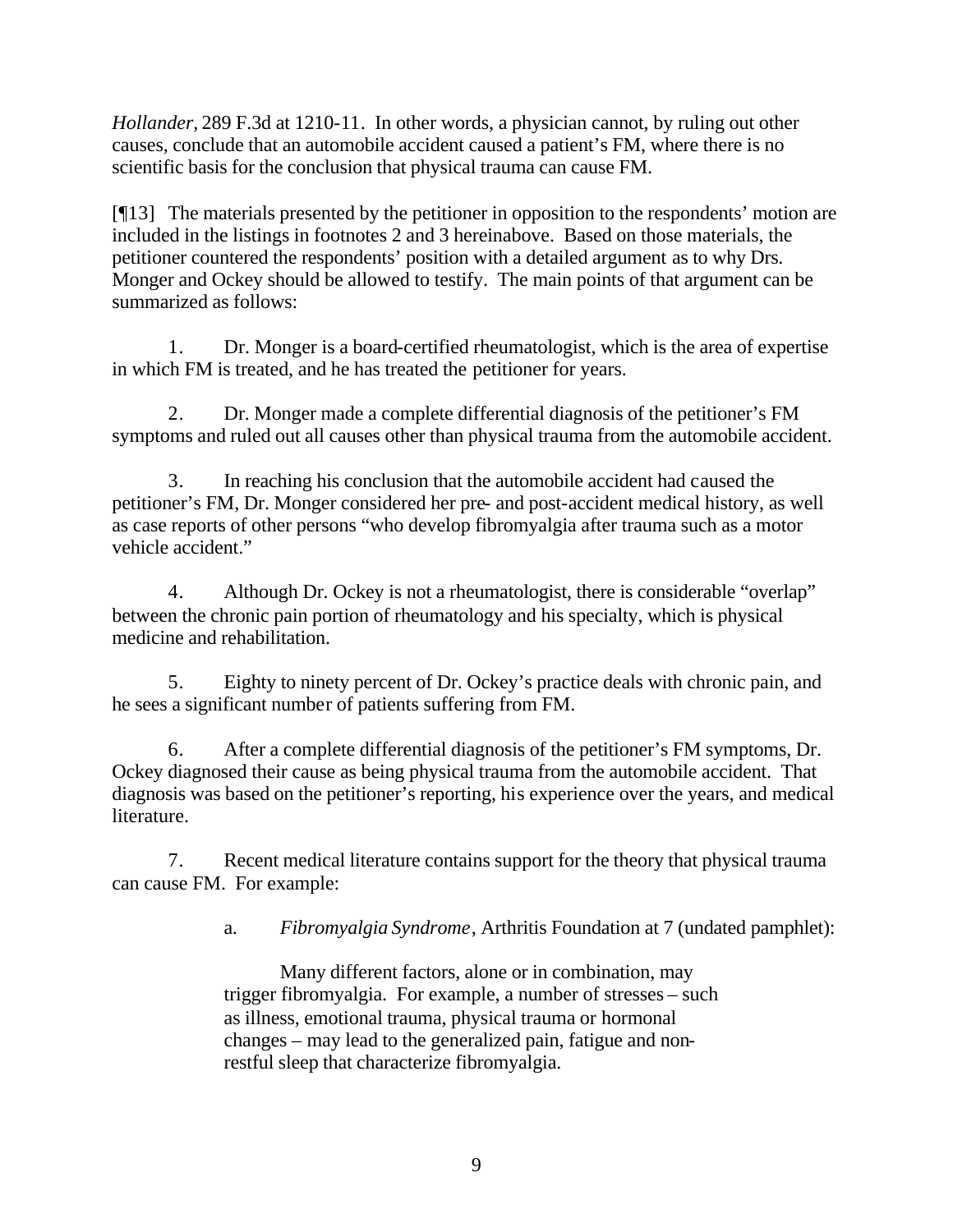Physical or emotional trauma can trigger fibromyalgia. For example, an infection, a case of the flu, or a car accident could lead to this syndrome. People with fibromyalgia may become inactive and anxious about their health, further aggravating the disorder.<sup>[5]</sup>

b. Don L. Goldenberg, M.D., *Pathogenesis and Treatment of Fibromyalgia*, 9 Up to Date (2001): "There is no evidence that a single event 'causes' fibromyalgia. Rather, many physical and/or emotional stressors may trigger or aggravate symptoms. These have included certain infections, such as a viral illness or Lyme disease, or physical trauma."

c. Robert M. Bennett, *The Fibromyalgia Syndrome,* Textbook of Rheumatology 511, 513 ( $5<sup>th</sup>$  ed.) (emphasis in original):

Patients frequently attribute an "event" to the onset of their symptoms. Attribution and rationalization are common human traits and *correlation* does not equal *causation.* Events that have been linked to the onset of fibromyalgia include flulike illness, human immunodeficiency virus (HIV) infection, parvo-virus infection, Lyme disease, toxic oil syndrome, persistent stress, chronic sleep disturbance, and physical trauma.

d. Buskila and Neumann, *supra*, at 106 (*quoting* D.J. Clauw and G.P. Chrousos, 4 *Chronic Pain and Fatigue Syndromes* 134-53 (1997)) (footnotes omitted):

l

No one knows what causes fibromyalgia. Researchers speculate that many different factors, alone or in combination, may cause fibromyalgia. For example, factors such as an infectious illness, physical trauma, emotional trauma or hormonal changes, may contribute to the generalized pain, fatigue and sleep disturbances that characterize the condition.

Studies have suggested that people with fibromyalgia have abnormal levels of several of the different chemicals that help transmit and amplify pain signals to and from the brain. Whether these abnormalities are a cause or a result of fibromyalgia is unknown.

<sup>5</sup> This language, which was quoted in the petitioner's memorandum of law in the trial court, comes from a copy of the Arthritis Foundation brochure attached as an exhibit to Dr. Monger's deposition. Dr. Monger's deposition, including the brochure, is attached to the petitioner's memorandum of law as Exhibit 1. Interestingly enough, attached to the memorandum of law as Exhibit 5 is a similar brochure from the Arthritis Foundation, with the same title, which contains the following version of the same section on FM causation:

Clearly, this is a far weaker statement that FM may be linked to physical trauma. Neither version of the brochure contained in the record bears a publication date, so there is no evidence as to which may reflect the more recent position of the Arthritis Foundation.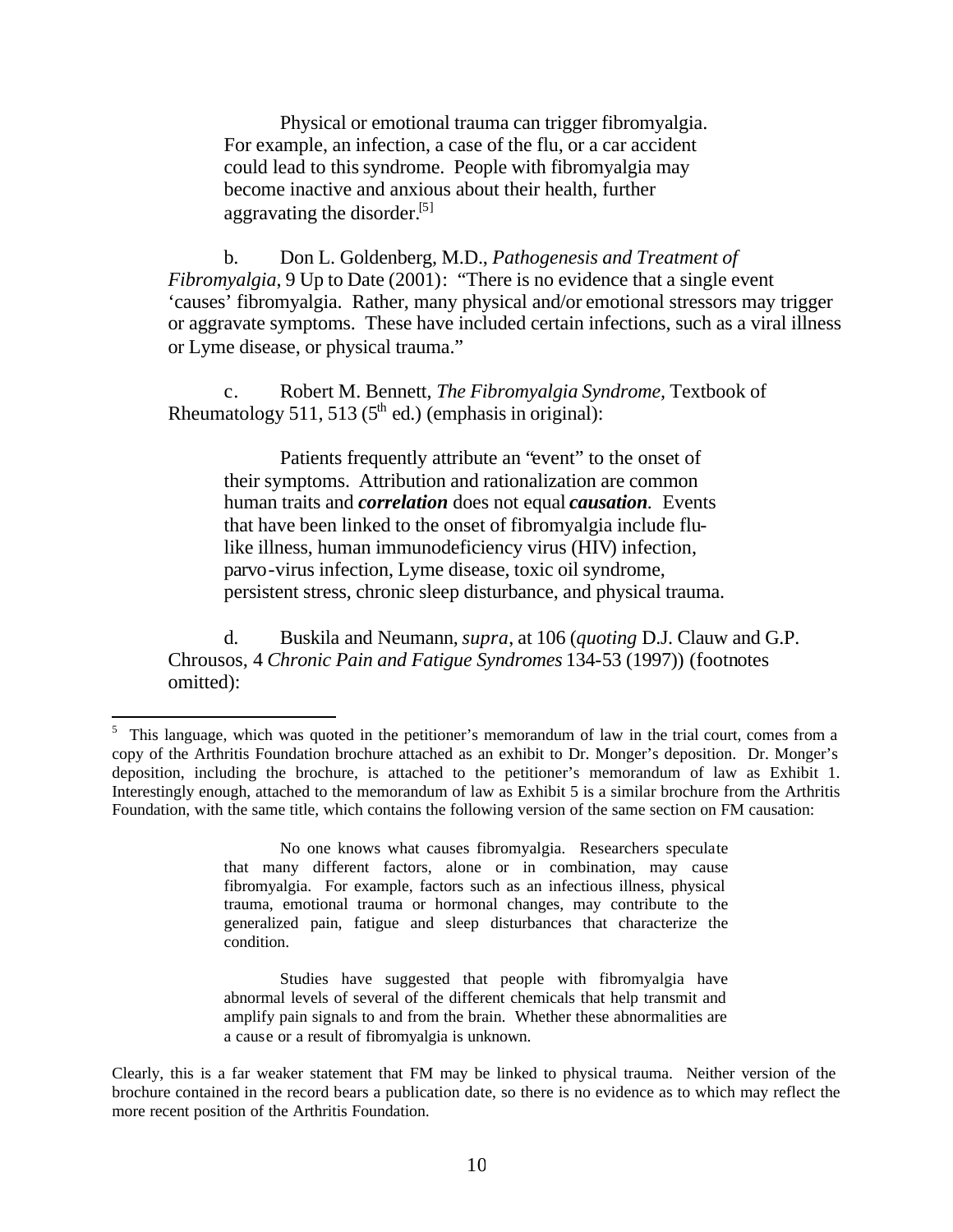Despite intensive research, major gaps in our understanding of the pathogenesis and etiology of FM still remain. Environmental triggers, including various emotional, immune, and physical trauma, have been implicated in the development of FM. Clauw and Chrousos emphasize that FM can be initiated by many triggers, all of which fall into the general category of "stressors." Thus, FM may be triggered or worsened by physical trauma, such as [motor vehicle accidents].

e. Buskila, Neumann, Vaisberg, Alkalay, Wolfe, *supra*, 40 Arthritis & Rheumatism at 446: "FMS [fibromyalgia syndrome] was 13 times more frequent following neck injury than following lower extremity injury. All patients continued to be employed, and insurance claims were not increased in patients with FMS."<sup>6</sup>

f. Bruce Freundlich and Lawrence Leventhal, *The Fibromyalgia Syndrome,* Primer on Rheumatic Diseases 124, 125 Arthritis Foundation:

Muscular strain of the upper torso from motor vehicle accidents or sports injuries may produce aching and stiffness that simulates FMS with a limited number of tender points. Although FMS may initially be absent following an injury, these limited symptoms may persist causing disturbed sleep, and FMS may develop as a secondary process over time.

[¶14] In her appellate briefing, the petitioner has buttressed her trial court position with two particular points. First, the petitioner contends that differential diagnosis "is a standard scientific technique of identifying the cause of a medical problem by eliminating the likely causes until the most probable cause is isolated." *Westberry v. Gislaved Gummi AB,* 178 F.3d 257, 262 (4th Cir. 1999). *See also Heller v. Shaw Industries, Inc.,* 167 F.3d 146, 156 (3rd Cir. 1999). Where an expert's opinion is based on his treatment of the patient, the patient's medical history, the physician's training and experience, and the use of differential diagnosis, a lack of textual authority for his opinion goes to the weight, not the admissibility, of the testimony. *McCullock v. H.B. Fuller Co.,* 61 F.3d 1038, 1044 (2nd Cir. 1995). *See also Alder v. Bayer Corp., AGFA Div.*, 2002 UT 115, 61 P.3d 1068, 1083-85 (Utah 2002).

[¶15] Next, the petitioner points out that the trial court did not appear to consider criticism of the "Consensus Report" found in Muhammad B. Yunus, Robert M. Bennett, Thomas J. Romano, I. Jon Russell, et al., *Fibromyalgia Consensus Report: Additional Comments*, 3 Journal of Clinical Rheumatology 324, 324-25 (1997) (*quoting* D.L. Sackett, W.M.M.

<sup>6</sup> In this study, patients with neck injuries were compared to patients with lower extremity injuries. The second quoted sentence refers to one aspect of the study wherein it was determined that the patients suffering from FM did not file insurance claims at a higher rate than did those patients not suffering from FM, nor were they unemployed at a higher rate.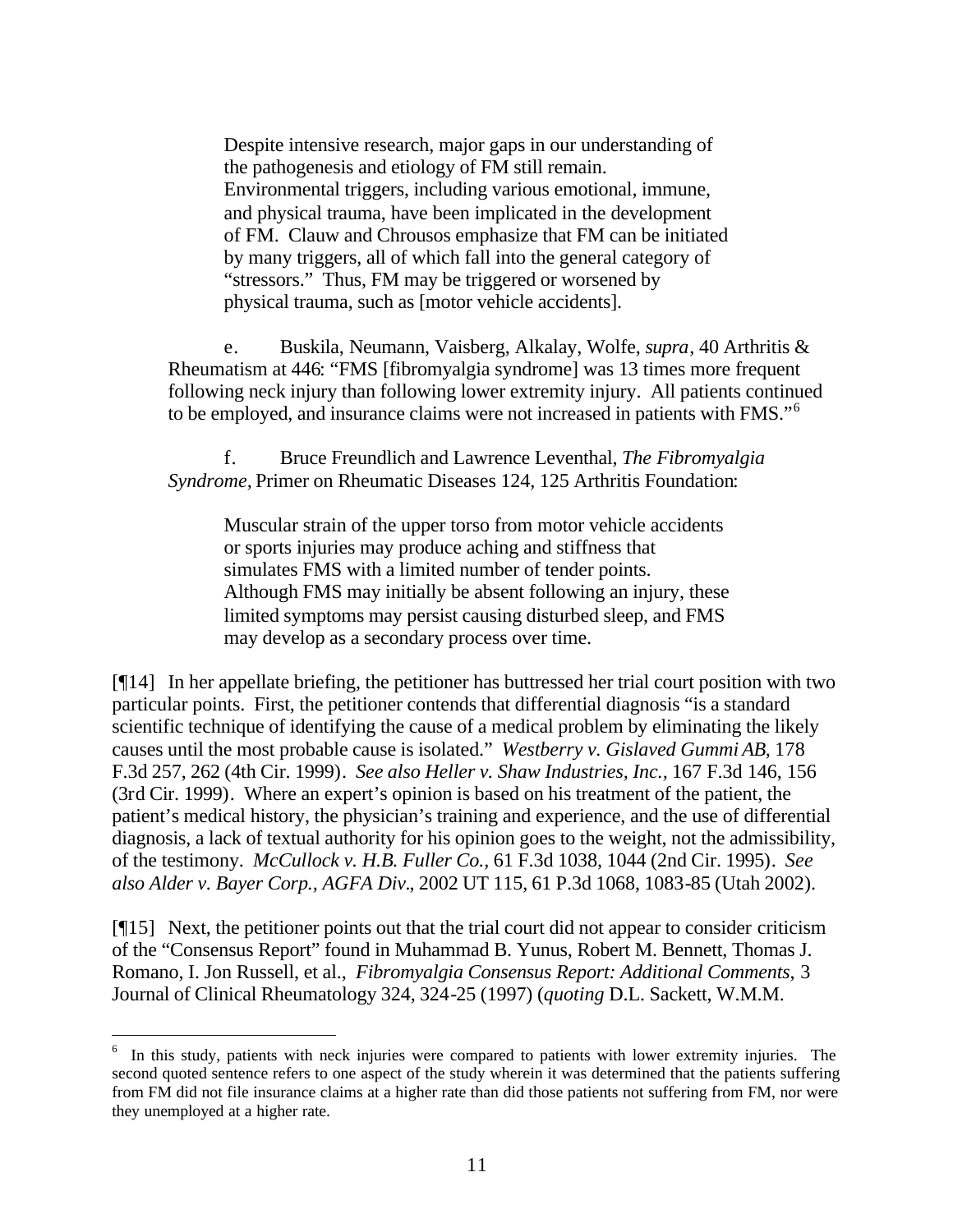Rosenberg, J.A.M. Gray, R.B. Haynes, W.S. Richardson, *Evidence Based Medicine: What It Is and What It Isn't* (1996)) (footnotes omitted and emphasis in original):

> With regard to injury and FMS [fibromyalgia syndrome], the Report emphasizes scientific causality and becomes involved in the jargons of retrodictive and predictive causal propositions. Causal propositions are rarely established with absolute certainty in the realm of medicine. An alternative (and better known) model is the consideration of consistency of association, strength of association, dose-response relationship, and biologic plausibility. . . . Additionally, the concept of evidence-based medicine integrate *both* data-based information and astute clinical observations. The comments of Sackett et al., on evidence-based medicine is worth noting: "Good doctors use both individual clinical expertise and the best available external evidence, and neither alone is enough. Without clinical expertise, practice risks becoming tyrannized by evidence. . .."

> In the context of a legal setting (where the Consensus Report is likely to be used), causality entails only 51% certainty, usually stated in terms of reasonable medical probability. Based on a consistent clinical pattern, case-control or descriptive studies, and biologic plausibility of central nervous system plasticity, it seems more than 51% likely that trauma does play a causative role in some FMS patients, as agreed by other independent observers. That trauma can cause localized or regional musculoskeletal pain is not arguable, rather the question is: can regional pain and tenderness become widespread? The biologic plausibility of such a spread of pain and tenderness is now supported by changes in the central nervous system (neuroplasticity), as well documented in animals (that have no obvious secondary gain!) and in humans.

[¶16] The trial court issued a four-page decision letter upon which the order granting the motion in limine was based. The trial court noted Wyoming's adoption of *Daubert* in *Bunting*, and then applied the four non-exclusive *Daubert* tests to the facts at hand:

> The premise that trauma causes fibromyalgia has not been adequately tested. Dr. Monger acknowledged that there are no controlled studies that connect fibromyalgia to trauma. Dr. Monger said he knew of some reports where fibromyalgia occurred after trauma, but apparently those were anecdotal reports rather than statistically valid studies.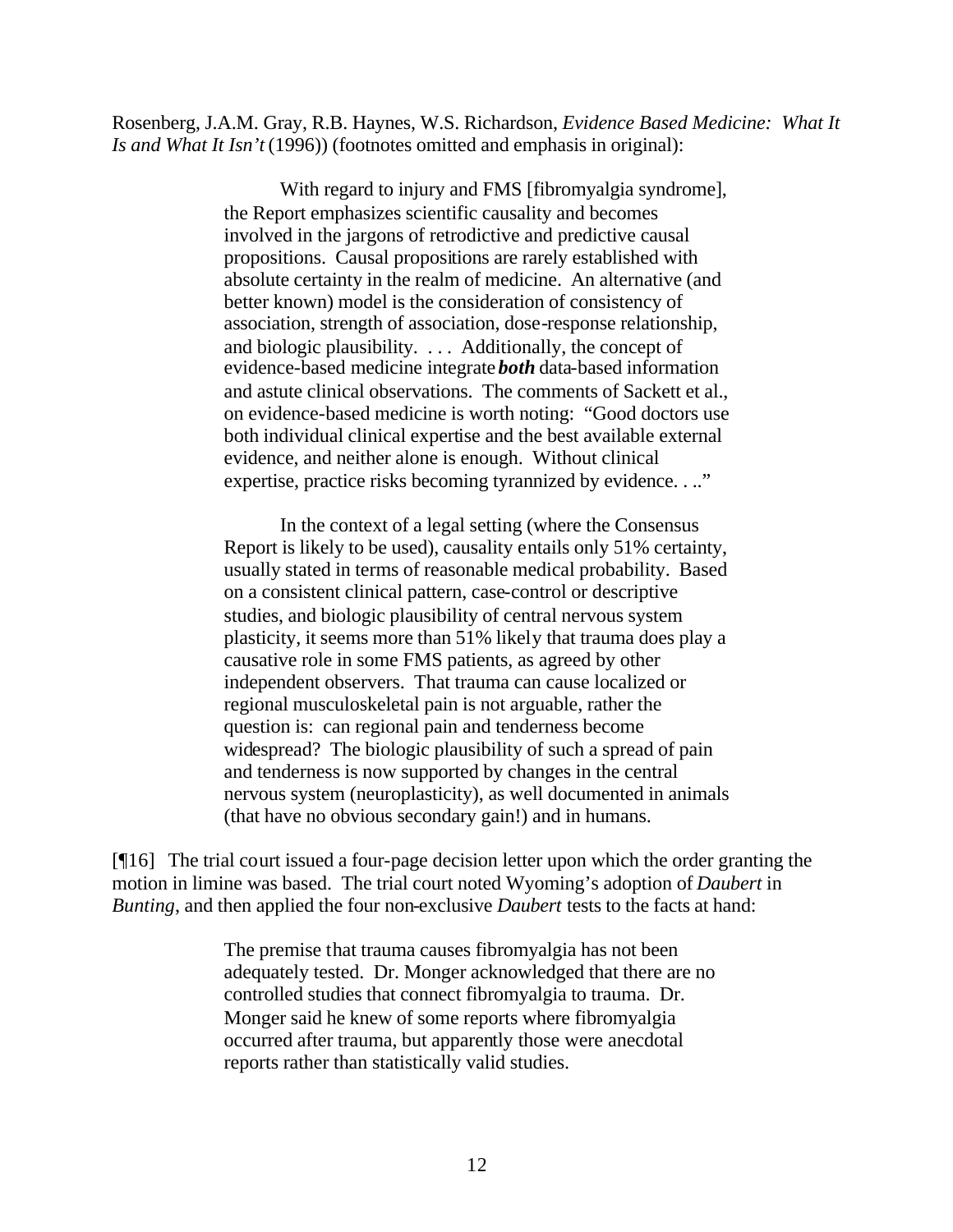Dr. Ockey identified a study by Buskila as pointing to a causal connection, but had not read the study. Dr. Ockey agreed that "there are certain things associated with it (fibromyalgia), but the cause is not known."

Medical literature indicates a lack of testing. D. Buskila, one of the scientists who conducted the study Dr. Ockey knew about, concludes that "evidence that . . . trauma can cause FM comes from a few case series or anecdotal case reports. . . . (D)ata are insufficient to indicate whether causal relationships exist between trauma and FM." *Buskila and Neumann,*  Musculoskeletal Injury as a Trigger for Fibromyalgia/Post-Traumatic Fibromyalgia.

The peer review information presented to the Court indicates a controversy over traumatic cause of fibromyalgia, with a consensus report from many experts concluding that "epidemiological studies of trauma and FM needed to address potential or predictive causality are currently not available. . . . The cause(s) of FM are incompletely understood. There may be events reported by the patient as precipitating and/or aggravating, including physical trauma, emotional trauma, infection, surgery and emotional or physical stress." *The Fibromyalgia Syndrome: A Consensus Report on Fibromyalgia and Disability,* Journal of Rheumatology 534-537, 1996.

The Plaintiff was unable to provide any study or peer review which concluded that trauma caused fibromyalgia. She provided a monograph from the National Fibromyalgia Partnership, Inc., which states that "fibromyalgia syndrome often develops after a physical trauma." That document states that trauma may cause physiological changes which in turn result in fibromyalgia. This information is insufficient to establish peer review support for the theory that trauma causes fibromyalgia.

Plaintiff also points to a statement in the 1996 Consensus Report that physicians should consider the patient's opinion along with collateral information in determining the relationship between fibromyalgia and trauma. This statement does not constitute peer review or general acceptance of the proposition that trauma causes fibromyalgia. To the contrary, it indicates that if a doctor must determine whether a causal relationship exists he/she must use non-scientific information and methods.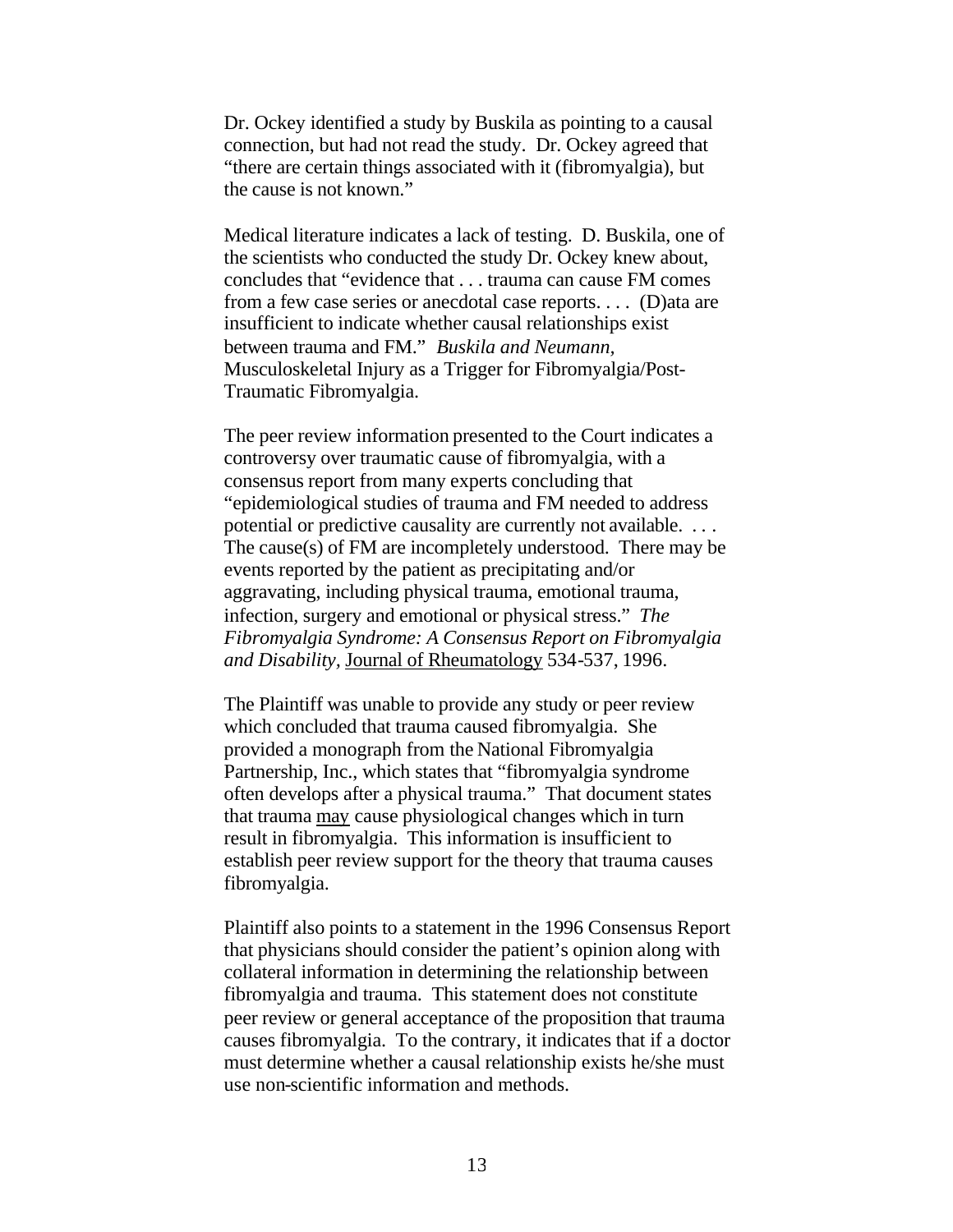No evidence established an error rate for any causation study results because no studies were presented. Calculating an error rate may be extremely difficult because a myriad of factors may contribute to fibromyalgia and because any physiologic basis for fibromyalgia is unknown.

The literature indicates that a causal connection between trauma and fibromyalgia is not generally accepted. Although scientists acknowledge the potential for a link, they consistently indicate that such a cause-effect connection has not been scientifically established.

Although the four *Daubert* factors are not exclusive, no other evidence gives scientific credibility to the theory that trauma from the accident caused fibromyalgia. Although both of Plaintiff's physicians offered an opinion that trauma did cause fibromyalgia, those opinions are based on subjective beliefs rather than on science.

(Emphasis in original.)

# **CONCLUSION**

[¶17] The trial court concluded that the proffered opinions of Drs. Monger and Ockey lacked scientific reliability. Applying *Daubert,* the trial court found that the theory of a causal link between physical trauma and FM has not adequately been tested and has not been subjected to sufficient peer review. Further, there have been no controlled studies, so no error rate has been established. After examining the materials presented to it, the trial court determined that the controversy over trauma-induced FM evidenced a lack of general acceptance of the theory within the medical community. Consequently, the expert testimony was ruled inadmissible.

[¶18] There are, however, countervailing facts and principles that must be considered. Clearly, differential diagnosis is an accepted method of diagnosing FM. Furthermore, some medical experts believe that physical trauma can cause FM. In that sense, the proposed expert's opinion cannot be said to be novel, either in approach or in conclusion.<sup>7</sup> Drs. Monger and Ockey are both well informed about FM, through training or experience, and both are the petitioner's treating physicians, rather than litigation-inspired experts.

[¶19] It is appropriate at this juncture to revisit two of the considerations raised in *Bunting*, 984 P.2d at 471-73. First, expert testimony must be based on reliable methodology, but it need not be so persuasive as to meet the proponent's burden of proof. Admissibility is just the first hurdle. Once admitted, expert testimony is subject to all the traditional means of

 7 Even a novel conclusion is not necessarily inadmissible. *Heller,* 167 F.3d at 156.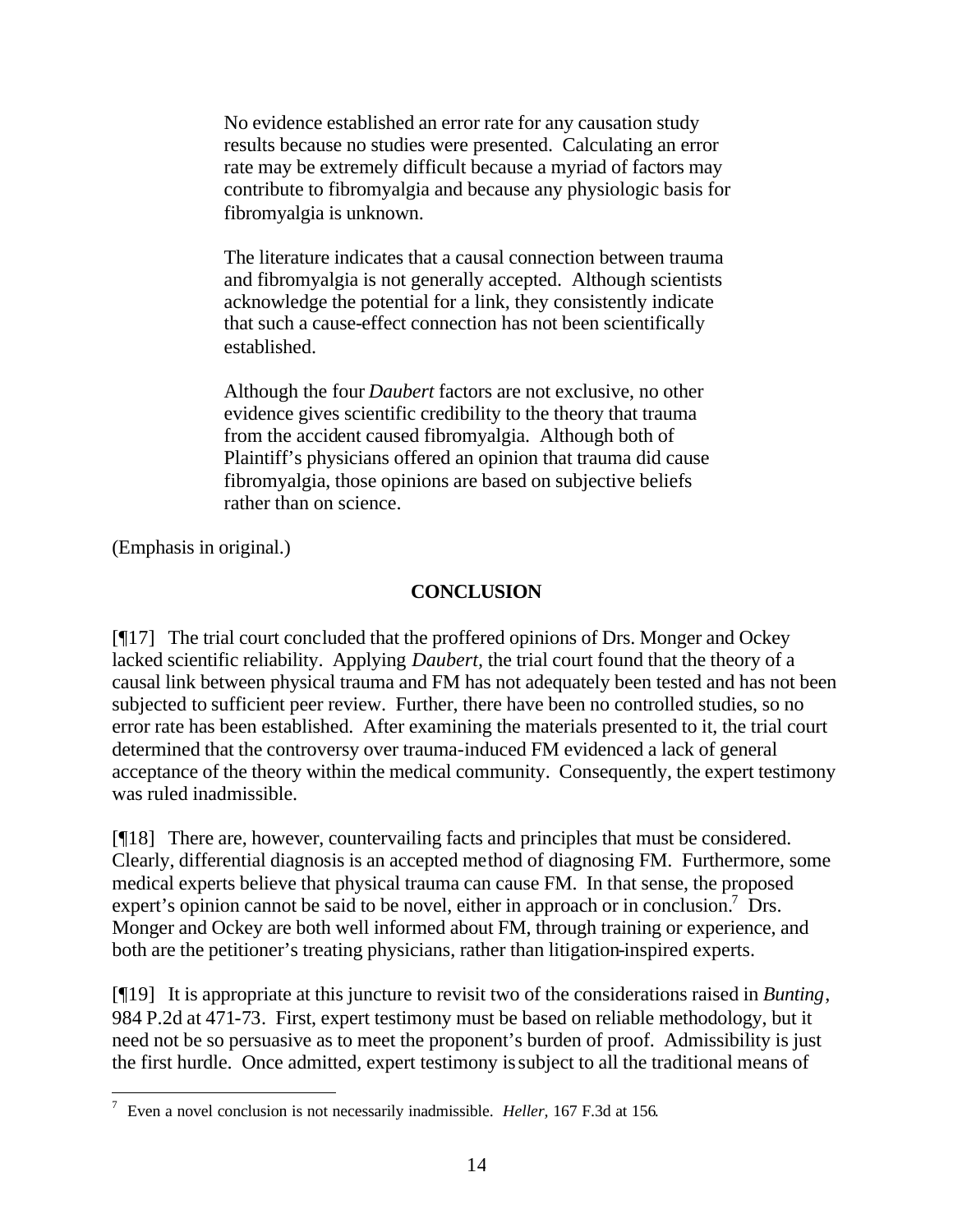testing evidence. And second, if the admissibility bar is raised too high, the court usurps the jury's duty to evaluate the expert's credibility and weigh the evidence. So long as the expert has reliable grounds for reaching his conclusion, his opinion is admissible, whether or not the court agrees with the expert's conclusion. *Bunting,* 984 P.2d at 473; *Heller,* 167 F.3d at 156.

[¶20] In the instant case, the proffered expert opinions were based on the petitioner's selfreported symptoms, filtered through the two doctors' perceptions after years of experience with similar patients. The opinions were given in the overall context of a professional controversy over the link between physical trauma and FM, in which some experts take the position that there is, indeed, a causal connection. We conclude that, under these circumstances, the trial court abused its discretion in not allowing the jury to determine the weight to give the opinion testimony.

[¶21] We reverse and remand to the trial court for further proceedings consistent with this opinion.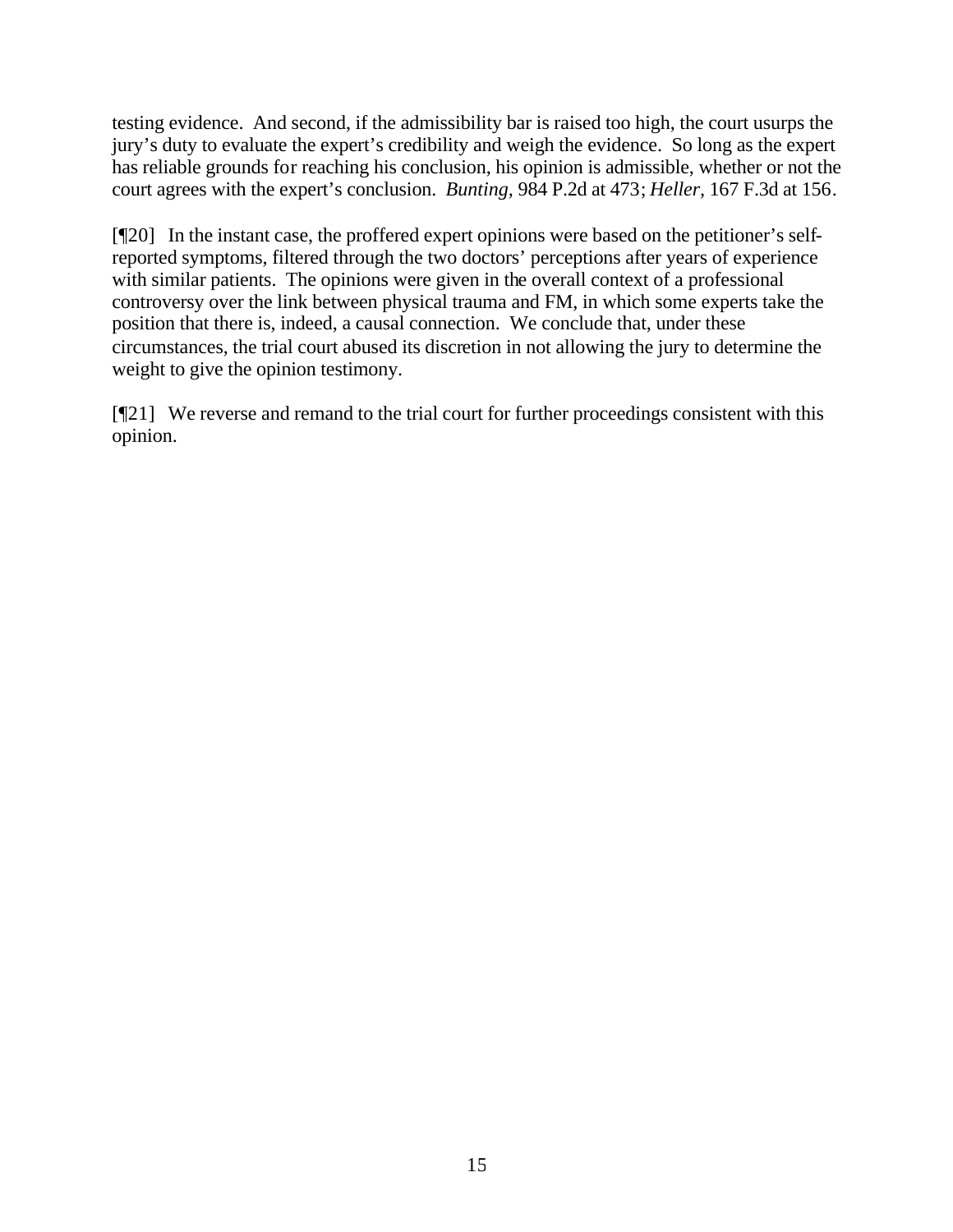### **LEHMAN, Justice, dissenting.**

[¶22] I agree with the majority's recitation of relevant law but disagree with the reasoning used in reaching its ultimate determination given the facts and circumstances that exist. Accordingly, I respectfully dissent.

[¶23] I am in accord that the ultimate issue is whether the trial court reasonably could have concluded as it did or whether it exceeded the bounds of reason under the circumstances when it granted respondents' motion in limine to exclude expert testimony. I also agree that when faced with such a determination, a trial court must act as a "gatekeeper" to determine the reliability of the proffered expert testimony by applying the flexible criteria set forth in *Bunting v. Jamieson*, 984 P.2d 467, 471-73 (Wyo. 1999) (formally adopting in Wyoming the four non-exclusive tests to the facts at hand enunciated in *Daubert v. Merrell Dow Pharmaceuticals, Inc.*, 509 U.S. 579, 592-94, 113 S.Ct. 2786, 2796-97, 125 L.Ed.2d 469 (1993)).

[¶24] Perhaps most importantly, I embrace the proposition that a trial court must be given broad latitude in determining whether expert testimony is based upon reliable scientific methodology so as to make those conclusions offered by an expert admissible. Thus, as noted by the majority, quoting the United States Court of Appeals for the Tenth Circuit in *Hollander v. Sandoz Pharmaceuticals Corp.*, 289 F.3d 1193, 1206-07 (10<sup>th</sup> Cir.), *cert. denied* 537 U.S. 1088, 123 S.Ct. 697, 154 L.Ed.2d 632 (2002), our scope in reviewing such issues is very narrow—limiting our reversal of the trial court's decision solely if we conclude that it abused its discretion in excluding expert testimony.

[¶25] Here, as admitted by the majority, the trial court was presented with voluminous materials to assist in its ruling on the motion and ultimately made a detailed and painstaking application of the *Daubert* principles before rendering its decision. Upon my review of the analysis expressed in its four-page decision letter, I simply cannot conclude that the trial court clearly abused its discretion in rendering its decision. To the contrary, the trial court, based on the specific materials provided, reasonably determined that the literature was insufficient to scientifically establish that a cause-effect connection exists between trauma and fibromyalgia (FM) and that, despite intensive research, major gaps in our understanding of the pathogenesis and etiology of FM remain.

[¶26] Furthermore, while I am not diametrically opposed to the utilization of "differential diagnosis" methodology by medical experts in rendering opinions on legal causation, I believe that such use must be carefully monitored. As disclosed by the majority, a fundamental assumption underlying this method is that the final, suspected "cause" remaining after this process of elimination is applied must actually be capable of causing the injury derived from scientifically valid methodology. In other words, the expert must be able to "rule in" the suspected cause, as well as "rule out" other possible causes based on an established scientific foundation. Upon my independent review, I conclude that the trial court did not unreasonably determine that such evidence was not presented in this case.